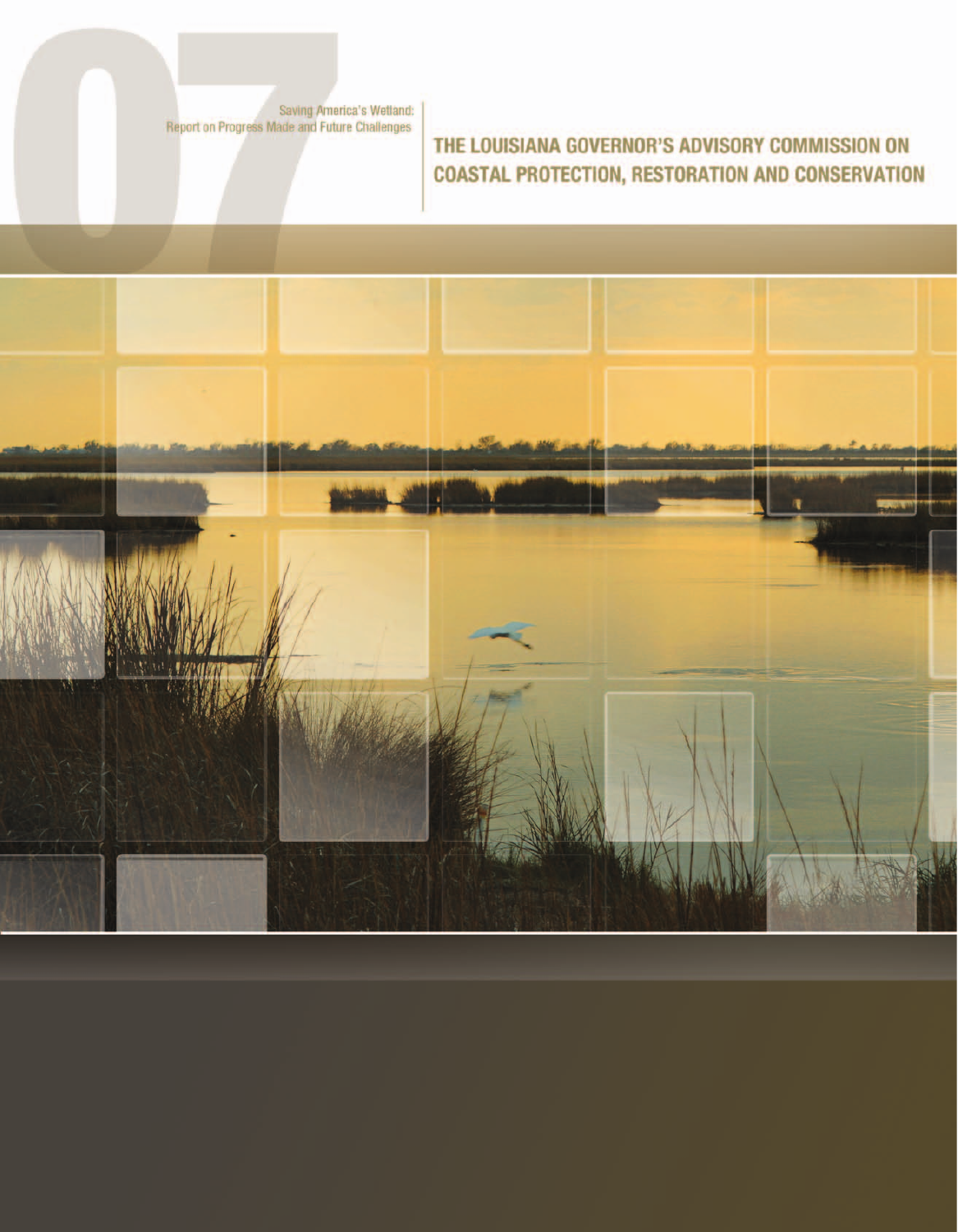**Governor's Advisory Commission on Coastal Protection, Restoration, and Conservation**

R. King Milling, Chair Mayor Randall Roach, Vice-Chair

Representative Damon Baldone Ted Beaullieu Joseph Cocchiara, Jr. Dr. James Coleman Renae Conley Dr. Paul Coreil Windell Curole Mark Davis Stephanie Desselle Senator Reggie Dupre Berwick Duval William "Judge" Edwards, III Senator Noble Ellington Ted Falgout Richard Guidry Dr. Bill Jenkins Susan Kaderka Gary LaGrange Lori LeBlanc Paul McIlhenny Stacy Methvin Representative Wilfred Pierre Representative Loulan Pitre Charles Reppel Senator Craig Romero Dr. Robert Stewart, Jr. James Tripp Newman Trowbridge Robert Turner, Jr. Wilson Voisin William Borden Wallace John Williams, Sr. Linda Zaunbrecher

Report Writer: Amy Clipp Layout and Design: Compose Digital Design

#### **Acknowledgments**

The Governor's Advisory Commission on Coastal Protection, Restoration, and Conservation thanks the many individuals who provided information for the preparation of this document. Thanks also to the U.S. Army Corps of Engineers and the state's other partners in the coastal restoration effort.

To obtain copies of this document, contact: The Governor's Office of Coastal Activities P.O. Box 94004 Baton Rouge, LA 70804-94004 225-342-3968 www.GOCA.state.la.us

Governor's Advisory Commission on Coastal Protection, Restoration, and Conservation. 2007. Saving America's Wetland: Report on progress made and future challenges. Baton Rouge, LA: Governor's Office of Coastal Activities. September 2007.

This project was funded by the Governor's Office of Coastal Activities. The contents of this document do not necessarily represent the views of the Governor's Office of Coastal Activities or those who provided information. This document makes recommendations for implementing an expanded coastal restoration program. The mention of trade names or commercial products does not in any way constitute an endorsement or recommendation for use.

This public document was printed at a total cost of \$650. This document was printed by the Governor's Office in accordance with standards for printing by state agencies established pursuant to La. RS43.31.

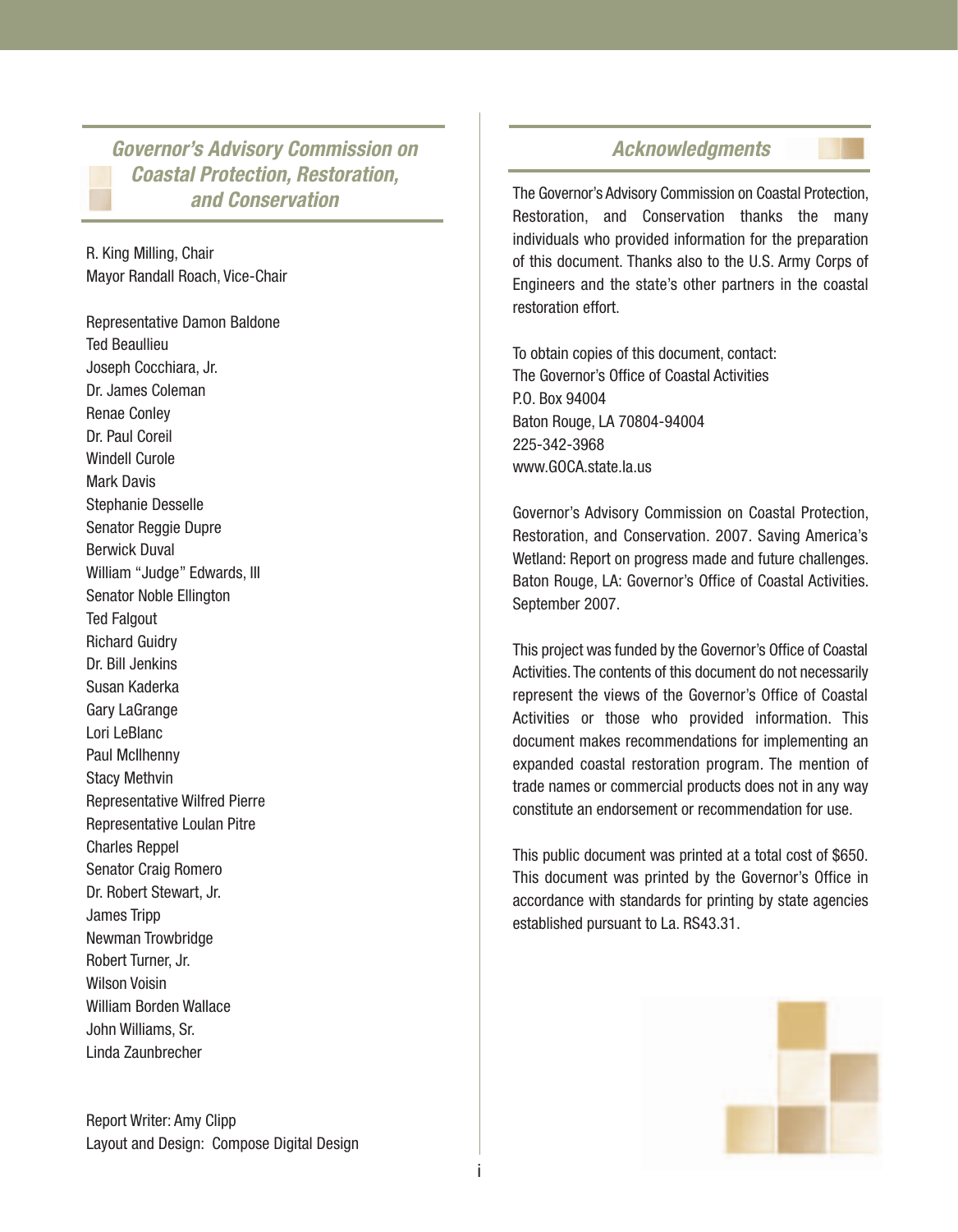# **Table of Contents**

| Acknowledgments and account of the contract of the contract of the contract of the contract of the contract of                                                                                                                      |
|-------------------------------------------------------------------------------------------------------------------------------------------------------------------------------------------------------------------------------------|
|                                                                                                                                                                                                                                     |
|                                                                                                                                                                                                                                     |
| Status of Louisiana's Coastal Protection and Restoration Efforts And Alberta Andrew Status and Status And Status                                                                                                                    |
| A. LOUISIANA'S COMPREHENSIVE MASTER PLAN FOR A SUSTAINABLE COAST And a series of a series of 3                                                                                                                                      |
| B. MANAGING THE PROGRAM: NEW QUESTIONS, NEW ANSWERS 6                                                                                                                                                                               |
|                                                                                                                                                                                                                                     |
|                                                                                                                                                                                                                                     |
| Challenges Facing Louisiana's Coastal Program And Albert Albert Albert Albert Albert Albert Albert Albert Alb                                                                                                                       |
| CHALLENGE #1: IMPROVE COORDINATION WITH FEDERAL AGENCIES 9                                                                                                                                                                          |
| CHALLENGE #2: BROADEN THE "FAST TRACK" CONCEPT A A A A A A A A A A A A A A A A A A 10                                                                                                                                               |
| CHALLENGE #3: INCREASE SCIENTIFIC AND MANAGERIAL CAPACITY And the service of the service of 10                                                                                                                                      |
| CHALLENGE #4: CONTINUE TO ENGAGE THE PUBLIC <b>Forman Program CHALLENGE #4:</b> CONTINUE TO ENGAGE THE PUBLIC                                                                                                                       |
| CHALLENGE #5: PROTECT THE PUBLIC TRUST And a contract the contract of the state of 12                                                                                                                                               |
| Conclusion <b>Production Concernation Concernation</b> Conclusion Concernation of the Concernation of the Concernation of the Concernation of the Concernation of the Concernation of the Concernation of the Concernation of the C |

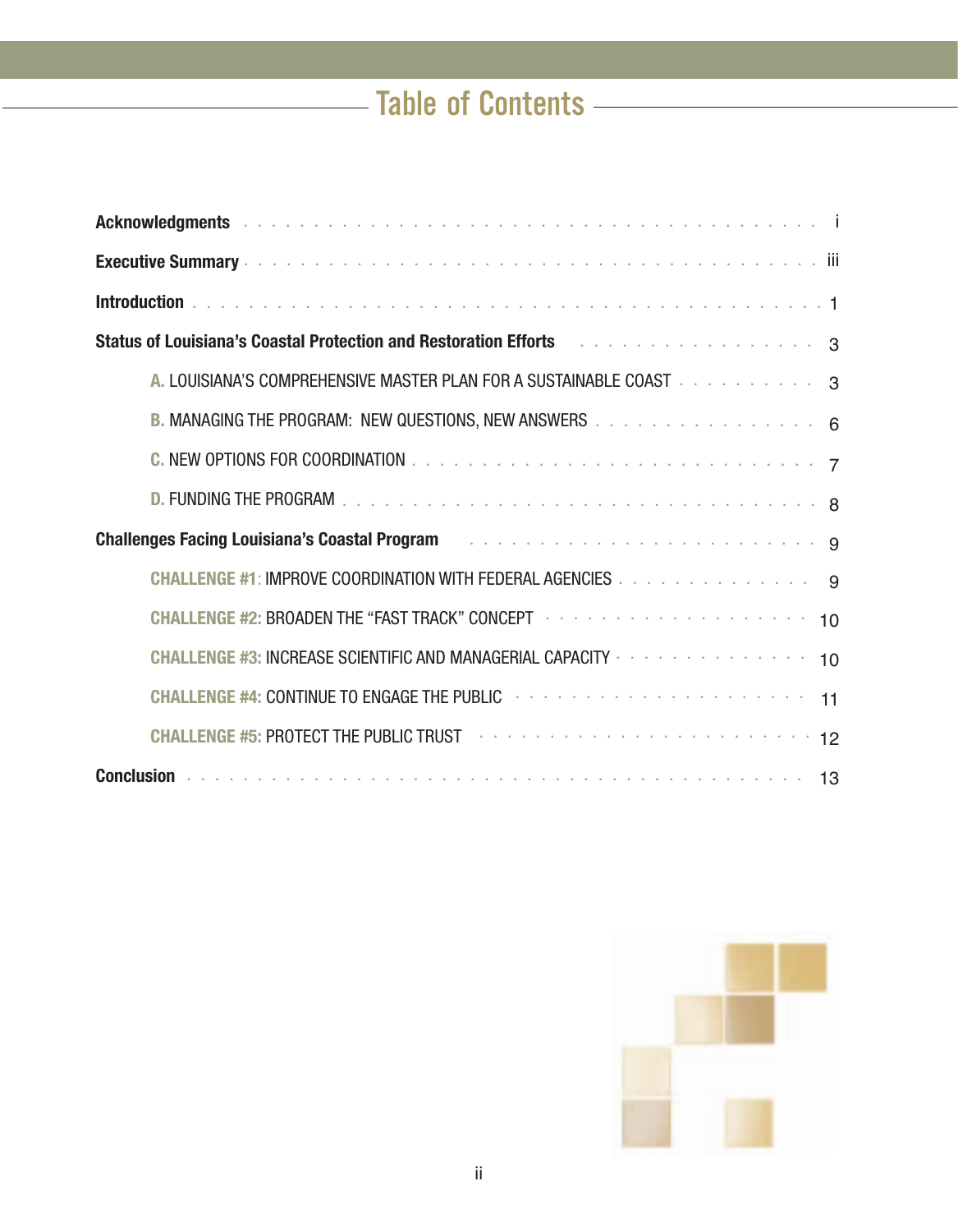## Executive Summary

The fifth report of the Governor's Advisory Commission on Coastal Protection, Restoration, and Conservation was written just after the state had adopted the Master Plan for a Sustainable Coast in 2007. The Master Plan presents a detailed vision of how a restored and protected coast could be achieved.While several of its provisions are still subject to debate and have yet to be finalized, the plan does articulate the state's view of the challenge ahead.

The Governor's Advisory Commission on Coastal Protection, Restoration, and Conservation (the commission) is responsible for helping the state and its partners shape a future for the coast. With regard to the Master Plan, the commission's job is to provide advice as to how this new tool can best be used. Along those lines, the commission strongly encourages the U.S. Army Corps of Engineers (Corps) and other federal partners to adopt the overall rationale of the Master Plan. We also encourage the state to immediately begin the adaptive management process, particularly as concerns high profile projects such as the Morganza to the Gulf levee.

In addition to the Master Plan, Louisiana and its partners achieved several other important goals in 2006 and early 2007:

- Began discussions among the Executive Assistant for Coastal Activities and the secretaries of the Departments of Natural Resources and Transportation and Development. This group is developing a new management structure that will guide their agencies' interactions as the program ramps up in the coming years.
- Began bringing a greater degree of consistency to the state's management of the coast. This includes using the Master Plan as the standard by which to assess the viability of future projects. The Coalition to Restore Coastal Louisiana and the Louisiana Sea Grant Program are also reviewing potential tools for encouraging more prudent development along the coast.

• Gained congressional approval of an offshore revenue agreement that will accord Louisiana approximately \$20 million per year until 2016. After that date, Louisiana will receive between \$300 and \$500 million or more per year.

**The commission strongly encourages the U.S. Army Corps of Engineers and other federal partners to adopt the overall rationale of the Master Plan.**

Several challenges must be addressed as Louisiana implements its coastal protection and restoration program:

- Improve coordination with federal agencies and pursue a more robust partnership with the Corps.
- Work with other states to change the way the federal government allocates resources for major ecosystem initiatives.
- Increase scientific and managerial capacity.
- Continue to provide an expanded role for citizen and stakeholder input—at every level of decision making.
- Protect the public trust by focusing on the needs of the entire ecosystem, while mitigating, to the greatest extent possible, impacts on affected citizens.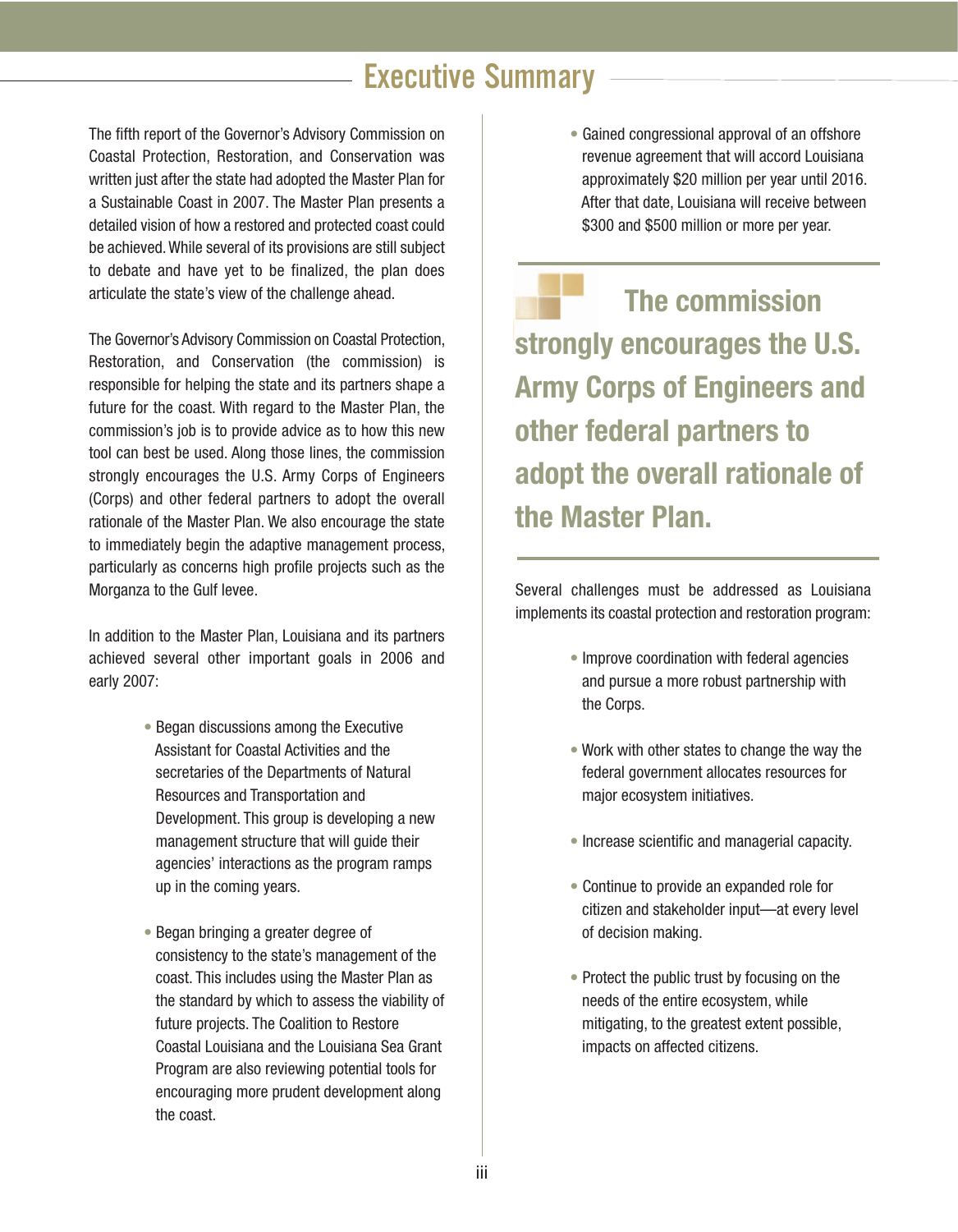### **Introduction**

The fifth report of the Governor's Advisory Commission on Coastal Protection, Restoration, and Conservation was prepared in an atmosphere of promise and immense challenge. The state completed the Master Plan for a Sustainable Coast in the spring of 2007. This document presents a detailed vision for how a restored and protected coast could be achieved. Equally important, the plan identifies questions about how to implement this vision questions that must be resolved if the state's efforts are to succeed.

Hurricanes Katrina and Rita intensified the need for action. Louisiana's land loss emergency had already reached crisis levels before the storms, but after the hurricanes, the prognosis for particularly vulnerable areas worsened considerably. In the Barataria-Terrebonne Estuary, for example, scientists now believe that unless major land building initiatives are expedited, the wetlands in this area will not recover.

Much will be lost if the threat to Louisiana's coast goes unanswered. This ecosystem includes some of the most unique landscapes in the world and provides habitat for 17 different endangered and threatened species. In addition, many of the towns and settlements in the region are centuries old and renowned the world over. All of these priceless assets will be lost unless we find ways to rebuild and protect south Louisiana's wetlands.

**Louisiana is home to nationally significant infrastructure worth hundreds of billions of dollars.**

In addition to its ecological and cultural heritage, south Louisiana is home to two million residents as well as nationally significant infrastructure worth hundreds of billions of dollars. The marshes, swamps, ridges, and barrier islands that make up Louisiana's coast shield these communities and infrastructure by slowing down and reducing incoming surges of storm water from the Gulf of Mexico. As long as the wetlands provide this buffering function, towns, cities, fisheries, oil and gas support facilities, pipelines, navigation channels, and ports can function in an environment where high tides and tropical storms regularly occur.

Without the wetlands, all of this infrastructure, including billions of dollars in corporate resources, would lose a major source of protection from the open water of the Gulf. Should this scenario come to pass, a direct hit from a major hurricane would send the U.S. economy into a tailspin. Navigation and commerce would be disrupted, and Louisiana's capacity to deliver oil and gas for the benefit of the country would be severely reduced, causing energy prices to soar just as they did after Hurricanes Katrina and Rita.

Hurricanes are not the only threat. The incremental effects of ongoing land loss also take a daily toll. One need only consider the 9,300 miles of pipelines in and around Louisiana's coast, which help deliver one-third of the nation's oil and gas supply. The pipelines were built for inland conditions, but they are being gradually being exposed to ocean waves as the wetlands around them decompose and sink. More waves mean more damage to the pipelines, and this in turn increases the likelihood of major oil spills and supply disruptions. These steadily increasing threats in south Louisiana are no less emergencies for being those that unfold in relatively slow motion.

The enormous scale of Louisiana's land loss problem demands a solution of equal magnitude. In the Deltaic Plain, land building is the priority. Diversions of the Mississippi and Atchafalaya Rivers must be designed and engineered to spread water, sediment, and nutrients into targeted areas, providing marshes with the raw materials they need to regenerate. In areas that cannot be reached by such direct diversions, spreading sediment via pipeline may be a viable option. However, this method is costly, and it is still not clear how pipeline-created marsh will function as part of the larger ecosystem. In the Chenier Plain, fresh water supplies are the major concern. Improved water management options must increase the amount of fresh water available, and measures must be taken to stop the continued encroachment of salt water into aquifers, lakes, and other drinking water and irrigation sources. Throughout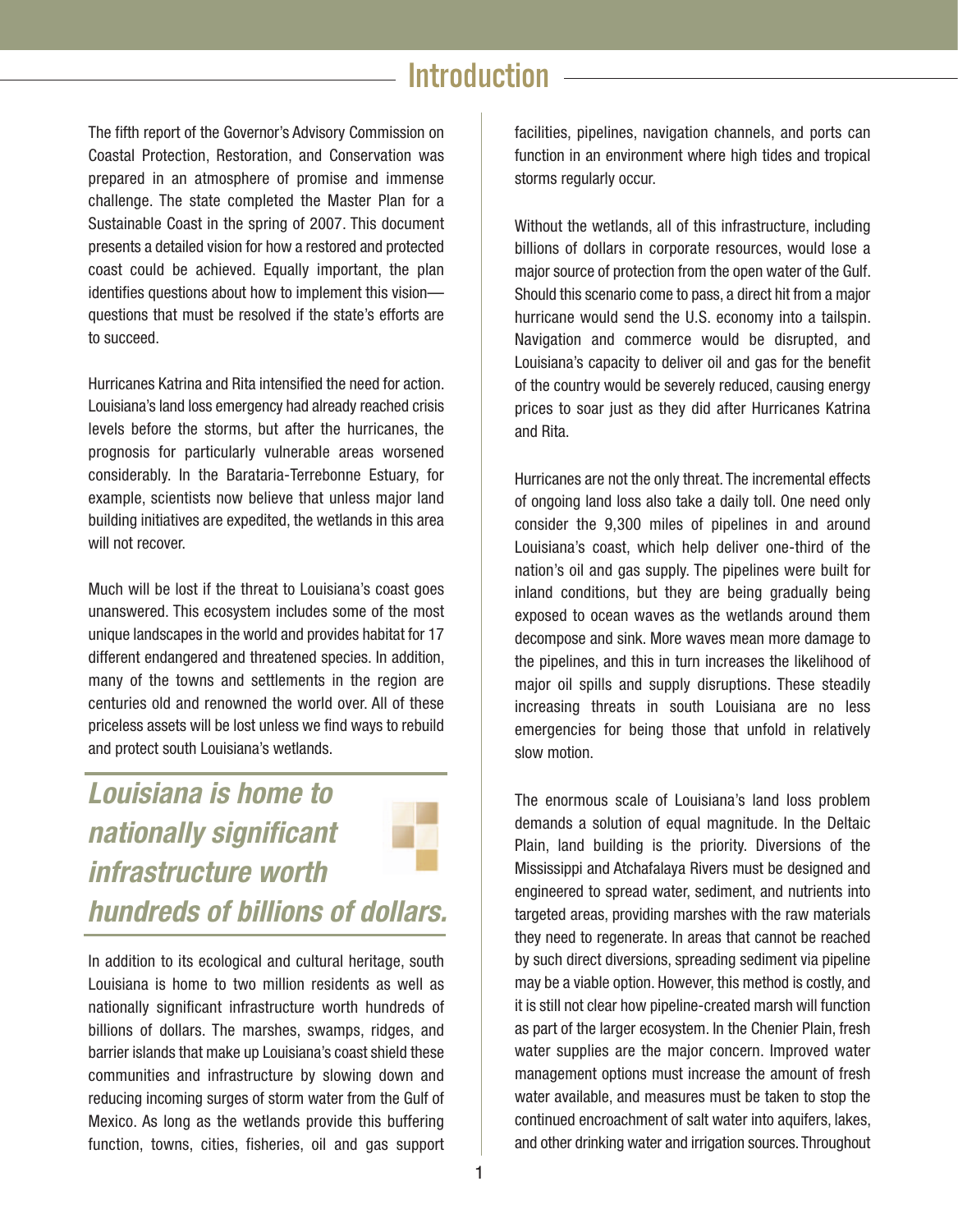### **Introduction**

south Louisiana, the coast's perimeter must be shored up through barrier shoreline and other restoration projects that keep the skeleton of the ecosystem functioning. Taken together, these measures would change the flow of water and sediment over a huge area—an endeavor that would rank as one of the largest civil works programs in our nation's history. Anything less will doom the region and inflict serious damage on our national economy.

Wetland restoration projects alone, however, cannot create a sustainable coast. The tragic consequences of Hurricanes Katrina and Rita made an overhaul of south Louisiana's hurricane protection system imperative. This overhaul must work in conjunction with restoration measures to provide Louisiana residents and businesses with a reliable baseline of safety from storm surge. The exact levels of protection that may feasibly be achieved and the measures for doing so are still being studied and debated. But there is widespread agreement that hurricane protection and coastal restoration objectives are of commensurate importance and must be pursued in tandem.

**There is widespread agreement that hurricane protection and coastal restoration objectives are of commensurate importance and must be pursued in tandem.**

Louisiana refocused its method of handling these matters when the state legislature passed Act 8 in November 2005. Signed into law by Governor Blanco in November 2005, the act created the Coastal Protection and Restoration Authority (CPR Authority) and charged it with integrating coastal protection and restoration in order to create a comprehensive solution to the challenges facing south Louisiana. To support this mission, Act 8 gave the CPR

Authority oversight of state entities such as levee districts, as well as other tools for coordinating the work of multiple agencies. The state's Master Plan for a Sustainable Coast was also created in response to the mandates of Act 8. The act stipulated that the Master Plan integrate both hurricane protection and coastal restoration measures in order to ensure the long-term health of the entire region.

Integrating hurricane protection and coastal restoration in this way marks a significant departure from past practice and will require rethinking the ways we live in and use the coast. Such innovative thinking has long been called for. Many groups, including the commission, have noted that we must move beyond business as usual if we are to create a sustainable future for south Louisiana. The breadth of the task before us precludes the use of standard procedures and timeframes, not just at the state level, but also among federal agencies and within coastal communities themselves. Fortunately, there is increasing evidence that the state and its partners are willing to change outmoded courses of action that do not serve this larger purpose. The commission's assessment of these efforts, and our articulation of the challenges ahead offer further ideas for building upon this momentum for constructive change.

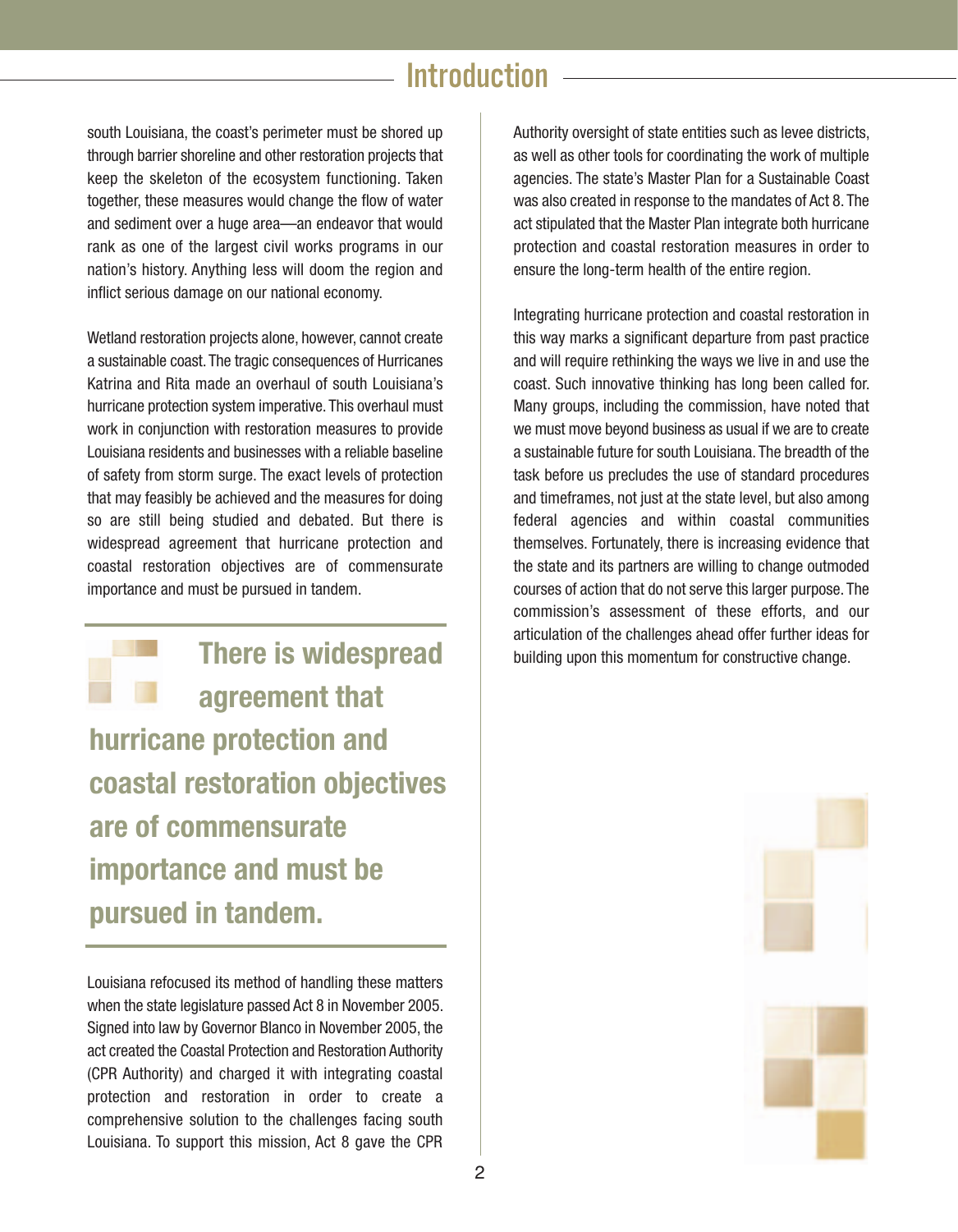### **LOUISIANA'S COMPREHENSIVE MASTER PLAN FOR A SUSTAINABLE COAST**

The Master Plan is a first for Louisiana's coast: it integrates both coastal restoration and hurricane protection measures, it establishes a yearly mechanism for designating projects to be undertaken, and it offers guidelines for implementing the program in the coming decades. The Master Plan was developed with the input of citizens, scientists, local government officials, and many others. In addition, the planning team considered comments received on drafts of the plan, including those received from two scientific review boards. The planning team collected over 2,000 pages of comments on the plan's content, a testament to the level of interest that this effort engendered in constituencies throughout Louisiana and the nation.

The Master Plan built on previous efforts, such as the Coast 2050 Plan, which outlined an broad vision for restoring the coast, and the Louisiana Coastal Area reports developed between 2002 and 2003, which extended the analyses used to create the Coast 2050 Plan and presented several restoration options for Congress to consider. However, the Master Plan takes these documents to a new level, one that reflects Act 8's mandate to set a new course for the state's future.

Not only do the Master Plan's recommendations encompass both flood protection and coastal restoration measures, but the plan weaves both of these activities together. The plan envisions flood protection measures designed to support healthy ecosystems and wetlands rebuilt so they might provide an additional line of defense for flood protection structures.The Master Plan presents a detailed look at possible options, including maps and diagrams showing where flood protection structures and river diversions might be positioned. At the same time, the Master Plan acknowledges the complexity of the task and the need for continued analysis of targeted options.

The CPR Authority's team was only given one year in which to finish the Master Plan. This schedule reflected the urgent need to frame a new vision for the coast in the wake of

Hurricanes Katrina and Rita. However, several constraints limited what the plan could present. Chief among these constraints were the technical issues that scientists and engineers need to further investigate. For example, questions remain about how the effects of climate change will manifest in south Louisiana and how these effects will impact restoration and protection work. In addition, river diversions of both the Mississippi and Atchafalaya Rivers are the primary options for restoring sustainability to the Deltaic Plain, and advanced modeling must be performed before we can predict how these diversions will work in practice, particularly when multiple diversions are operating in the same estuarine basin. Additional questions concern hurricane protection structures.We need to better understand how and where levees and other protection structures should be constructed in order to protect both human communities and the natural ecosystem upon which these communities depend. These and other questions, including a better understanding of how water moves through the Chenier Plain, can only be answered by further research.

At the same time, the plan rightly acknowledges that the state cannot wait until all of these questions are answered before it begins building projects. The plan thus had to strike a balance between pinpointing areas of uncertainty and paving the way for decisive action. Such careful weighing of alternatives is intrinsic to a task that is, for all intents and purposes, setting out to rewrite the science and engineering textbooks as they pertain to wetland restoration and flood control. Indeed, the Master Plan is predicated on the assumption that continued advancements in science and engineering will be integrated into the state's activities over the coming years. Far from setting up a conflict between the need for research and the need for bold action, the plan affirms that both are imperative if Louisiana is to create a sustainable coast.

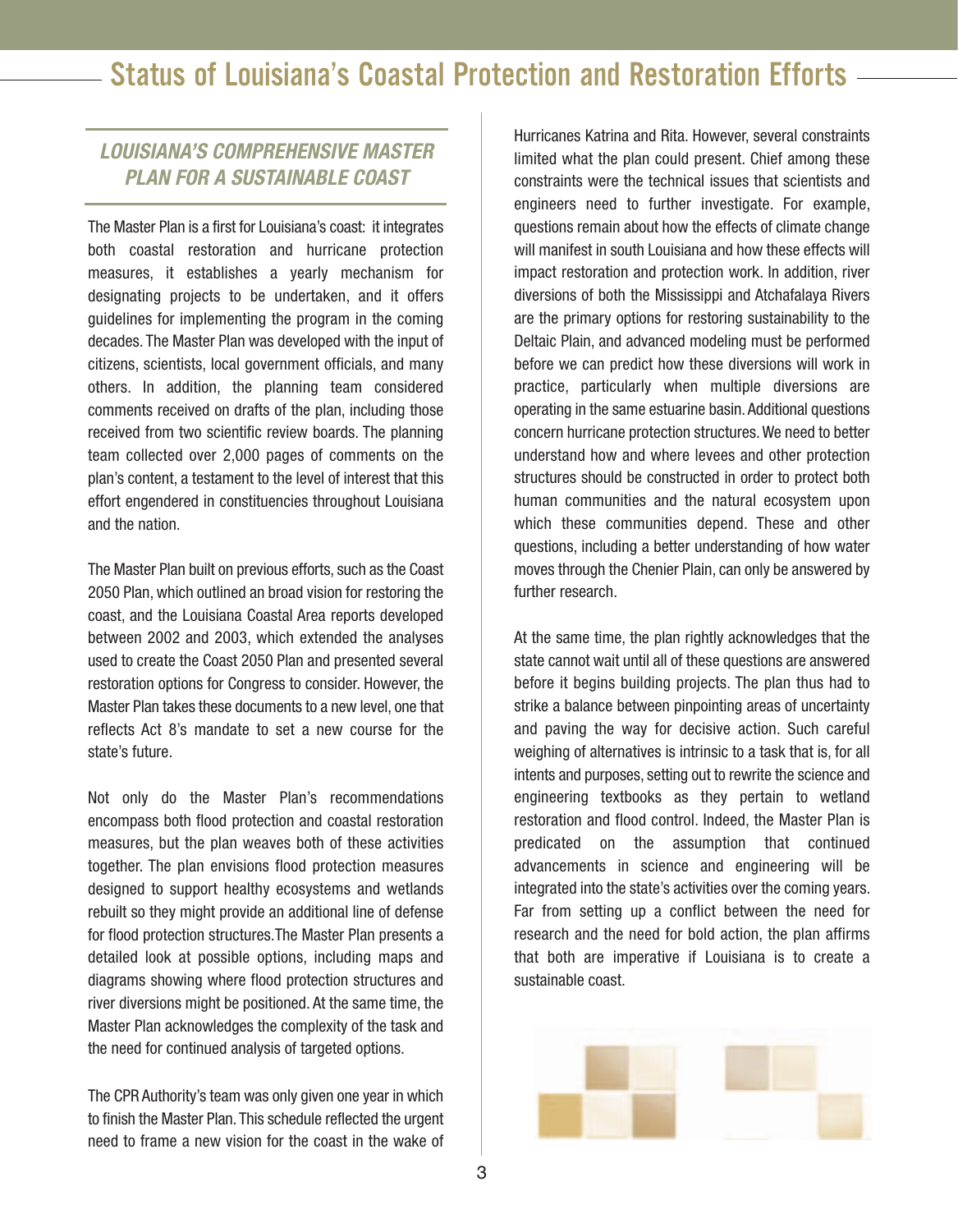In keeping with these dual imperatives, two themes dominate the plan's discussions of options. The first stresses the need to continually update the state's vision as new knowledge is gained. Some projects in the plan, such as rebuilding the Caminada Headland and Shell Island, are well defined. But many projects, such as a major river diversion in Plaquemines Parish, will require further study before they can be designed. Still other projects, such as the Lake Pontchartrain Barrier alignments, are so conceptual that the plan does not issue a definitive recommendation as to where the project should be located and instead offers a menu of alternatives, with the pros and cons of each briefly explained. Recognizing that the protection and restoration program must be implemented in phases as our knowledge and funding levels increase, the plan stresses the need to learn as we go, applying experience gained in earlier projects to subsequent initiatives. Called "adaptive management," this approach can uphold the program's basic objectives over the coming years while also responding to lessons learned and changing conditions. The Morganza to the Gulf levee project will be the one of the first tests of this adaptive management approach, as the levee's siting and design may need to be updated to reflect changing conditions on the ground as well as improved techniques that become available (see below).

The Master Plan's second theme concerns the hard choices that must be made given the scarcity of time and resources that are available to complete this massive undertaking. The plan states that we cannot save every coastal feature, nor can we extend the same level of hurricane protection to every south Louisiana community. In addition, areas with fewer assets and lower populations will have to live with more flood risk than will major cities.While not pleasing to everyone, the tradeoffs presented in the plan reflect the real world conditions under which the restoration and protection program must move forward.

> The Master Plan has been adopted as the state's official policy on coastal protection and restoration, and the commission supports the plan's pragmatic approach—one that identifies unknowns as well as difficult

tradeoffs while still providing the means for making progress based on what we know today. Now that this document has been adopted, the commission's role is to help build upon the plan's strengths and encourage federal planning efforts to be consistent with the document's goals and objectives. Thus, while project details will no doubt change in the coming years, the commission strongly encourages the U.S. Army Corps of Engineers (Corps) and other federal partners to adopt the overall rationale of the Master Plan.

In addition, the commission must also help the state identify and meet the challenges of implementing the projects discussed in the Master Plan. The examples below show the kinds of project specific challenges that will arise as the state tackles the next phase of its coastal program.

#### **1. The Mississippi River Gulf Outlet (MRGO)**

While the closure of the MRGO has been discussed for years, the issue reached center stage after the storms of 2005. In 2006, the commission issued recommendations for closing the channel to deep draft navigation. The commission's recommendations affirmed similar calls to action made by many other state, local, and non-profit entities. The Corps echoed this approach in a July 2007 report, which recommended the immediate and total closure of the channel. At the same time, any effects that closing the MRGO may have on shipping in the New Orleans region will have to be mitigated. The fate of the Inner Harbor Navigation Canal lock remains a source of debate along these lines, with some, including the writers of the Master Plan, calling upgrades to the lock essential, and others calling such upgrades needless and intrusive. This issue will continue to be discussed, particularly when the Corps issues their environmental impact assessment on the lock project. But as the Master Plan states, discussions about the fate of the lock should not retard progress on the larger issue, which is the need to immediately close the MRGO and make sure that all remediation efforts reduce storm risk and enhance the health of the coast.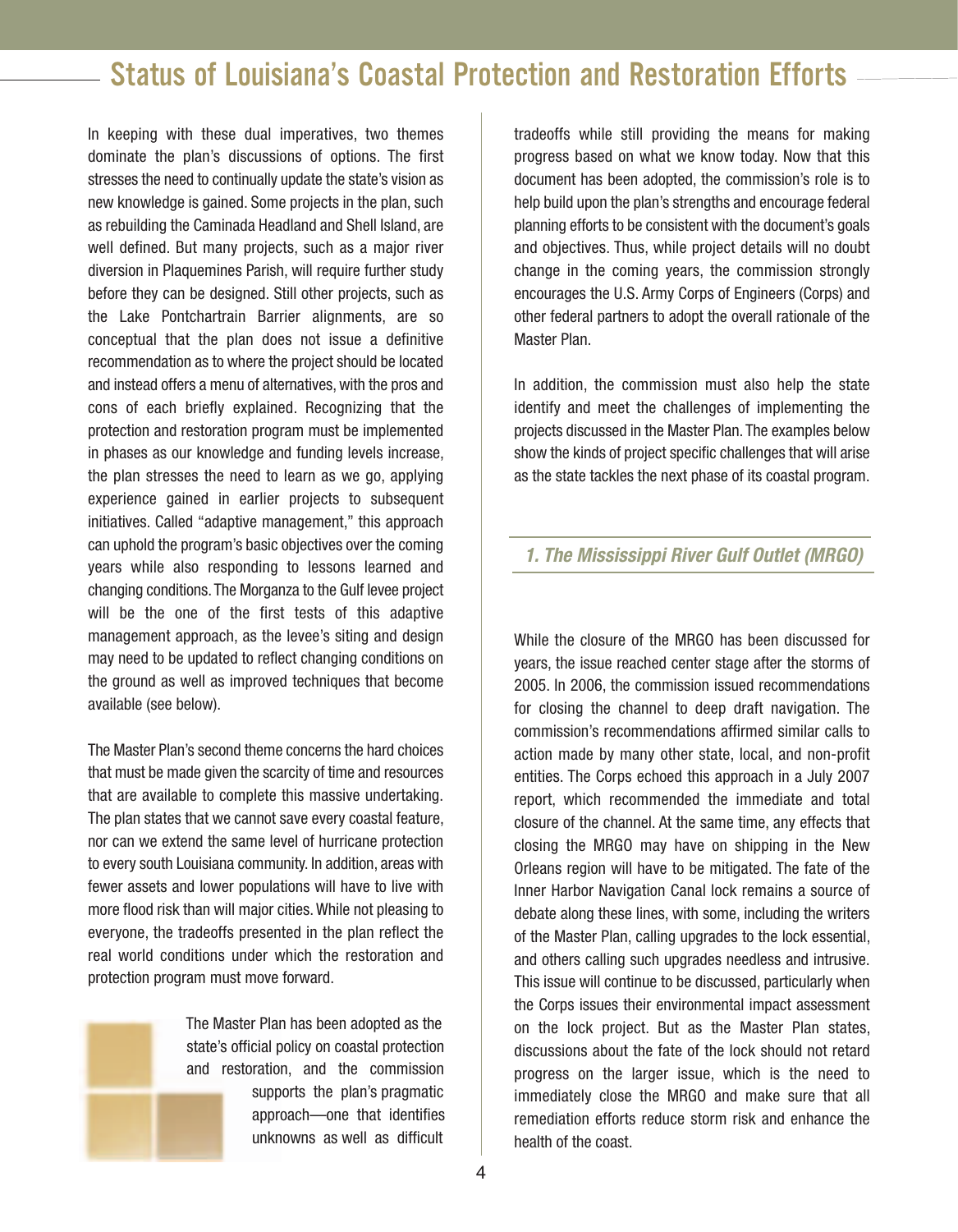In this regard, the commission supports the Master Plan's proposal to combine closing the channel with other wetland restoration initiatives. These include rebuilding marsh and swamp in the Central Wetlands and Golden Triangle areas. as well as using the MRGO to channel fresh water from the Mississippi River to the Biloxi Marshes and other areas of St. Bernard Parish. This holistic approach seeks to use a linchpin area to gain multiple benefits for hard hit wetlands. As the commission stated in its 2006 report to the CPR Authority, we believe that wetland rehabilitation must be a feature of any closure plan for the MRGO, and we encourage the state to continue taking a leadership role on this issue.

### **2. Morganza to the Gulf Levee**

The Master Plan recommends that the current alignment for this levee be constructed, although it leaves open the question as to whether additional alignments may be necessary. As the plan states, the project has been scrutinized by citizens, scientists, and policy makers for 15 years, and it has been reviewed through the National Environmental Policy Act process, which assesses the environmental impact of major federal projects. The Morganza to the Gulf levee is awaiting authorization as part of the next federal Water Resources Development Act. The commission believes that this authorization is vital for protecting a rapidly degrading ecosystem, as well as nationally important infrastructure and the 200,000 citizens of the Houma-Thibodaux area, some of whom today experience flooding simply from high tides and small storms.

The Master Plan's recognition of the need to offer flood protection to this populous area as well as the plan's insistence that Morganza to the Gulf be built in ways that enhance the overall functioning of the ecosystem seem to fairly balance the many issues in play. However, the question remains: how can the project, now primarily in the design stage, best meet these two goals?

To take advantage of lessons learned, particularly those illustrated by the New Orleans levee failures, the commission recommends that the state begin the adaptive

management process immediately with respect to Morganza to the Gulf. Scientists and engineers should guide modifications to the current alignment to make sure that the final siting and design of the Morganza levee are optimal. Such modifications could lower the project's longterm costs while increasing Morganza's effectiveness.

As with any adaptive management system, the state and Corps must incorporate groundbreaking technical information when it becomese available, changing aspects of the project when necessary to reflect knowledge gained. Such flexibility will not be easy to maintain. To encourage a high level of responsiveness to innovoation over the longterm, the organized participation of policy experts and scientists (see page 11) will also be necessary, as will the continued oversight of concerned citizens and entities like the commission. It is critical that effective and integrated hurricane protection be implemented in the Houma-Thibodaux area as quickly as possible. This goal can only be met if we make sure that Morganza's design reflects the best possible science and engineering, not just at the outset, but through the many years that the project is constructed.

### **3. Non-structural solutions to storm surge risk**

Levees are not the answer for every south Louisiana community. Since there are not enough federal dollars or available land to build levees everywhere flooding occurs, the Master Plan highlights ways in which citizens themselves can reduce their risks. The plan recommends that citizens take advantage of the Community Rating System, which can help homeowners reduce their insurance premiums if they raise or retrofit their homes. Making sure their communities curtail development in wetlands and flood prone regions is another measure that can lower flood risks as well as premiums. The plan's emphasis on non-structural solutions highlights the role citizens of the coast can play in making south Louisiana a safe place to live and work. The commission endorses this view and would encourage citizens not just to consider these and similar measures, but to become active participants in the creation of future iterations of the Master Plan (see page 11).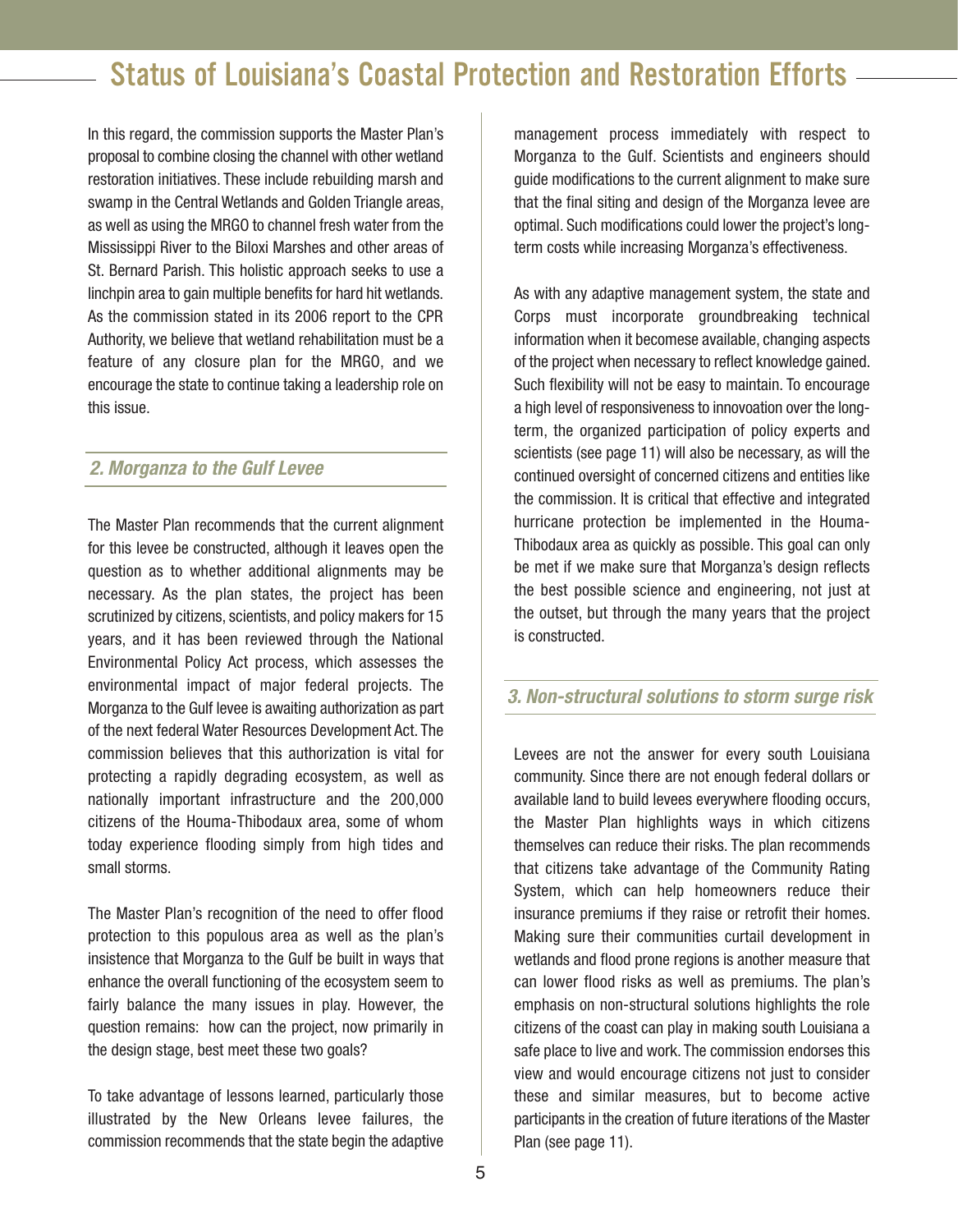### **MANAGING THE PROGRAM: NEW QUESTIONS, NEW ANSWERS**

The Master Plan provided many specifics about project options, but it provided few details about how the restoration and protection program could be effectively managed in the future. Many questions have arisen, such as: how can the many state agencies involved work together to effectively run this massive program? How will the Master Plan be updated? What safeguards will be implemented to ensure that the best science and engineering, and not short-term political considerations, are the driving forces behind changes to the plan?

These questions need to be answered, but doing so was beyond the purview of the team that developed the Master Plan. Instead, this line of inquiry is being explored in ongoing discussions among the Executive Assistant for Coastal Activities and the secretaries of the Departments of Natural Resources and Transportation and Development. This group is investigating the best ways for their agencies to interact as the program ramps up in the coming years. The group has looked at other models, from the Florida Everglades Program, to the CALFED Bay-Delta Program in California, to the Big Dig in Boston. Based on the results of the group's research and conclusions, a memorandum of understanding among the three agencies will likely be introduced in 2007. This memorandum will present a framework for enabling the agencies to work together while also incorporating the best possible technical expertise in all aspects of the program's activities. As a complement to these discussions, a national search is underway for a director of implementation for the coastal protection and restoration program.

Time is of the essence. The state must capitalize on the momentum created by the release of the Master Plan, and it must begin implementing those features of the plan that are ready for construction. This cannot be achieved without an enhanced management structure. Such a structure will also provide important support to the state's science and engineering program. In addition, having a credible management structure for the restoration and protection effort will increase the confidence of citizens here in Louisiana and among members of Congress that the state is changing the status quo in order to deliver results.

**The idea of professionalism transcending politics is particularly important as Louisiana moves into an election year.**

The idea of professionalism transcending politics is particularly important as Louisiana moves into an election year. We cannot wait until a new administration is ensconced in 2008 before confronting these issues, nor should the optimal structure for managing the Louisiana's coastal protection and restoration program be subject to political gamesmanship. For these reasons, the commission fully supports the discussions now underway to improve the state's managerial capacity.

#### **NEW OPTIONS FOR COORDINATION**

Many programs, both state and federal, include as part of their mission the mandate to sustain, protect, or restore Louisiana's coast. Making sure that these agencies and programs support each other's work has been an ongoing challenge. The state's newly created Master Plan should ease this difficulty, given that it clearly establishes objectives, assumptions, and projects to be undertaken.

The state has said that it will use the Coastal Wetlands Planning, Protection, and Restoration Act Program as well as the Louisiana Coastal Area Program and the Coastal

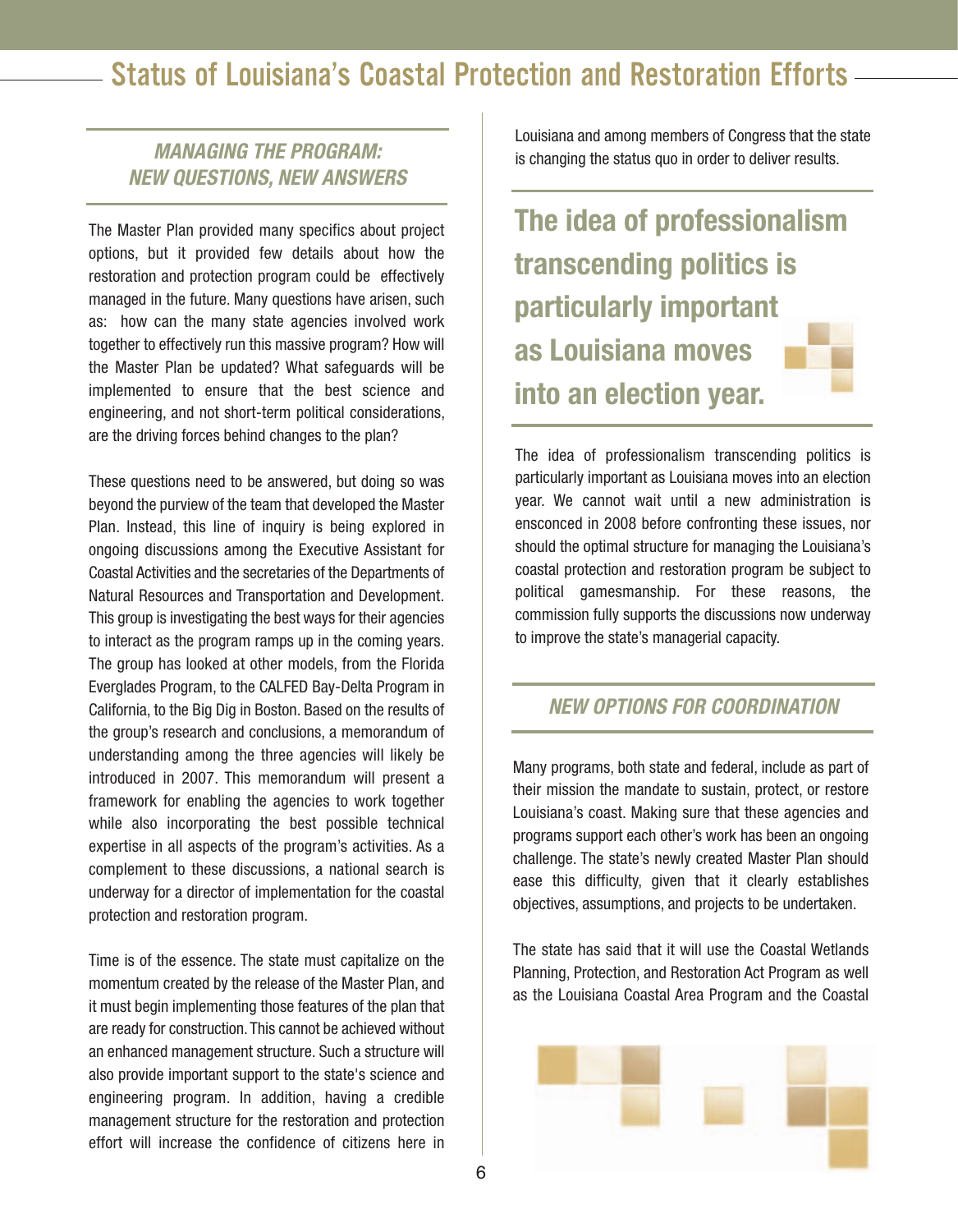Impact Assistance Program as vehicles for implementing the provisions of the Master Plan. In other words, the state will use the Master Plan as the standard by which to assess the viability of future projects. In addition, when the Department of Natural Resource's Coastal Management Division is assessing a permit application, the department will use the Master Plan as the benchmark for determining whether the permit is consistent with the state's management goals.

Because Louisiana's is a working coast, state and federal agencies must issue permits for many activities that take place there, from navigation and port related commerce, to oil and gas production, to ecotourism and agriculture. The CPR Authority is charged with ensuring that these diverse spheres of action are managed in ways that accord with the Master Plan's priorities. As a first step, the CPR Authority is taking steps to make sure that activities undertaken by its member agencies are consistent with the Master Plan, and ultimately with the priorities and implementation plans that flow from the plan. Developing methods for integrating the plan into its member agencies' decision making processes will take some time, but Act 8 mandates that the CPR Authority accomplish this function. The CPR Authority's partnerships with relevant federal agencies will be equally important for achieving a uniform level of consistency.

Land use is a key consideration as Louisiana moves its coastal protection and restoration program into higher gear. If we want to create a sustainable coast, we must make sure that our land use regulations reflect that objective. Such regulations will be particularly important given that the Master Plan recommends the continued study of, and in the case of Morganza to the Gulf, the constuction of hurricane protection projects. By reducing flood risks, such projects could generate demand for growth in areas that should remain undeveloped. Land use policies that are consistent with Louisiana's coastal program must thus be established as quicklly as possible.

> To encourage more prudent development throughout south Louisiana, the Louisiana

Sea Grant Program and the Coalition to Restore Coastal Louisiana have teamed together to identify available land use planning tools as well as gaps in planning authority. Once this report is complete in the fall of 2007, the commission requests that the CPR Authority appoint a working group made up of legislators, landowners, and members of parish governments to review the document and recommend necessary follow up actions. The results of this process should provide local leaders with the directives they need to enforce smarter growth throughout south Louisiana.

The U.S. Army Corps of Engineers represents yet another avenue where coordination is mandatory. In 2005, after Hurricanes Katrina and Rita, Congress directed the Corps to prepare its own plan for protecting and restoring Louisiana's coast. Called the Louisiana Coastal Protection and Restoration Plan (LA CPR Plan), the Corps's document is due for publication in December 2007. The Corps has said that it will use the state's Master Plan as the springboard for its own deliberations. Doing so is the only sound course of action, given that the Corps and the state must approach Congress and national policy makers in a coordinated fashion. The commission and other state stakeholders hope to evaluate future drafts of the LA CPR Plan to make sure that they reflect the spirit and letter of the Master Plan (see page 9).

#### **FUNDING THE PROGRAM**

In 2006 Louisiana made some progress in its quest to gain more stable funding for the coastal protection and restoration program. Congress approved an offshore revenue agreement that will give Louisiana approximately \$20 million per year until 2016. After that date, Louisiana will receive between \$300 and \$500 million or more per year. This funding level recognizes that Louisiana supplies one-third of the nation's oil and gas. In addition, the presence of oil and gas infrastructure within the wetlands has been one of the major factors in the ecosystem's deterioration, even as the wetlands themselves protect this infrastructure from storm surge and open water conditions.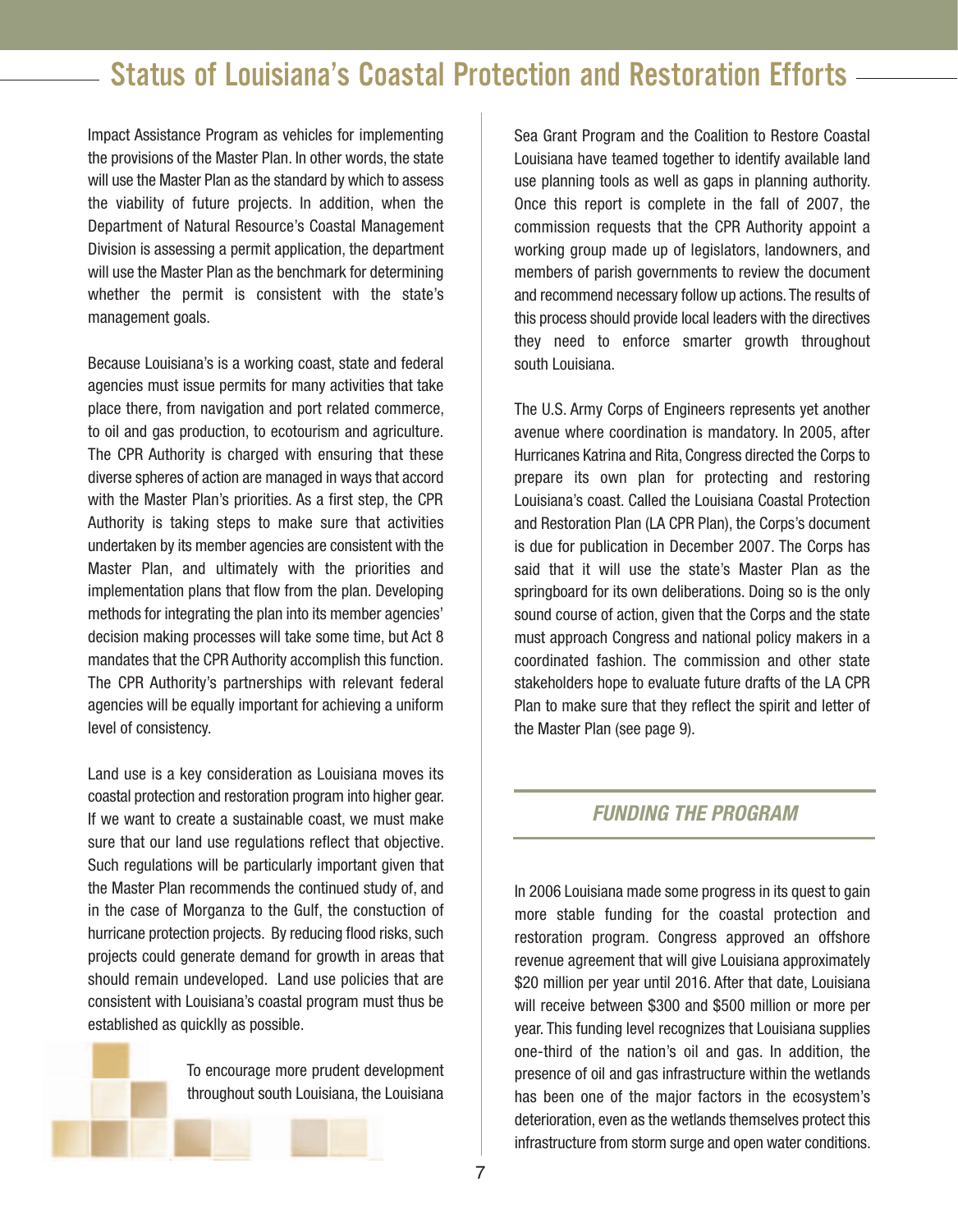To ensure that this money is properly allocated, Louisiana voters overwhelmingly approved a constitutional amendment in the fall of 2006 that will place all offshore revenue not already earmarked by Congress in a "lockbox" reserved exclusively for coastal restoration and protection. The voters have thus enforced the spirit of the Congressional legislation: the allocation to Louisiana was made in recognition of the service and needs of our coast, and those dollars must go toward protecting communities and returning this landscape to health.

The same rationale spurred the passage of the Coastal Impact Assistance Program (CIAP), which Congress approved in 2005. The CIAP program will provide approximately \$523 million through 2010 for coastal restoration and infrastructure projects that address the effects of offshore oil and gas activities in Louisiana's coastal parishes. The first listing of CIAP funded projects was released in early June 2006. Overall, the projects are designed to mesh with existing efforts and to start up quickly, with construction of some projects beginning in 2009. The commission supports the program's current focus on coastal restoration, a focus that galvanized support among members of Congress and citizens.

Together, the offshore revenue allocation and the CIAP funds will be invaluable financial tools as Louisiana implements its coastal protection and restoration program. However, these sources of revenue will not be enough to finish the job. Saving Louisiana's coast will be a civil works project on the scale of the construction of the Interstate Highway System. As such, this effort will need a great deal more federal funding if it is to succeed. Progress must thus be made on two fronts: increase the national commitment to the same coast that delivers billions of dollars each year in value to the U.S. economy, and significantly upgrade the state's own long-term funding allocations to coastal restoration.



**Progress must thus be made on two fronts: increase the national commitment to Louisiana's coast and significantly upgrade the state's own long-term funding allocations to coastal restoration.**

For every federal contribution through the Water Resources Development Act or similar program, Louisiana must be prepared to supply a match of at least 25%. To meet the match requirement, Louisiana will need to dedicate hundreds of millions of dollars a year exclusively to coastal protection and restoration. This level of funding will support the construction of major projects as well as the adjustments that will need to be made as lessons are learned and contributions from science and engineering are factored in. Further, the state must demonstrate that it can effectively manage both state and federal funds received. Without such a commitment from Louisiana, the state that stands to lose the most from inaction on these issues, it will continue to be difficult to make a case in Washington that the nation as a whole should dedicate funds to our coast.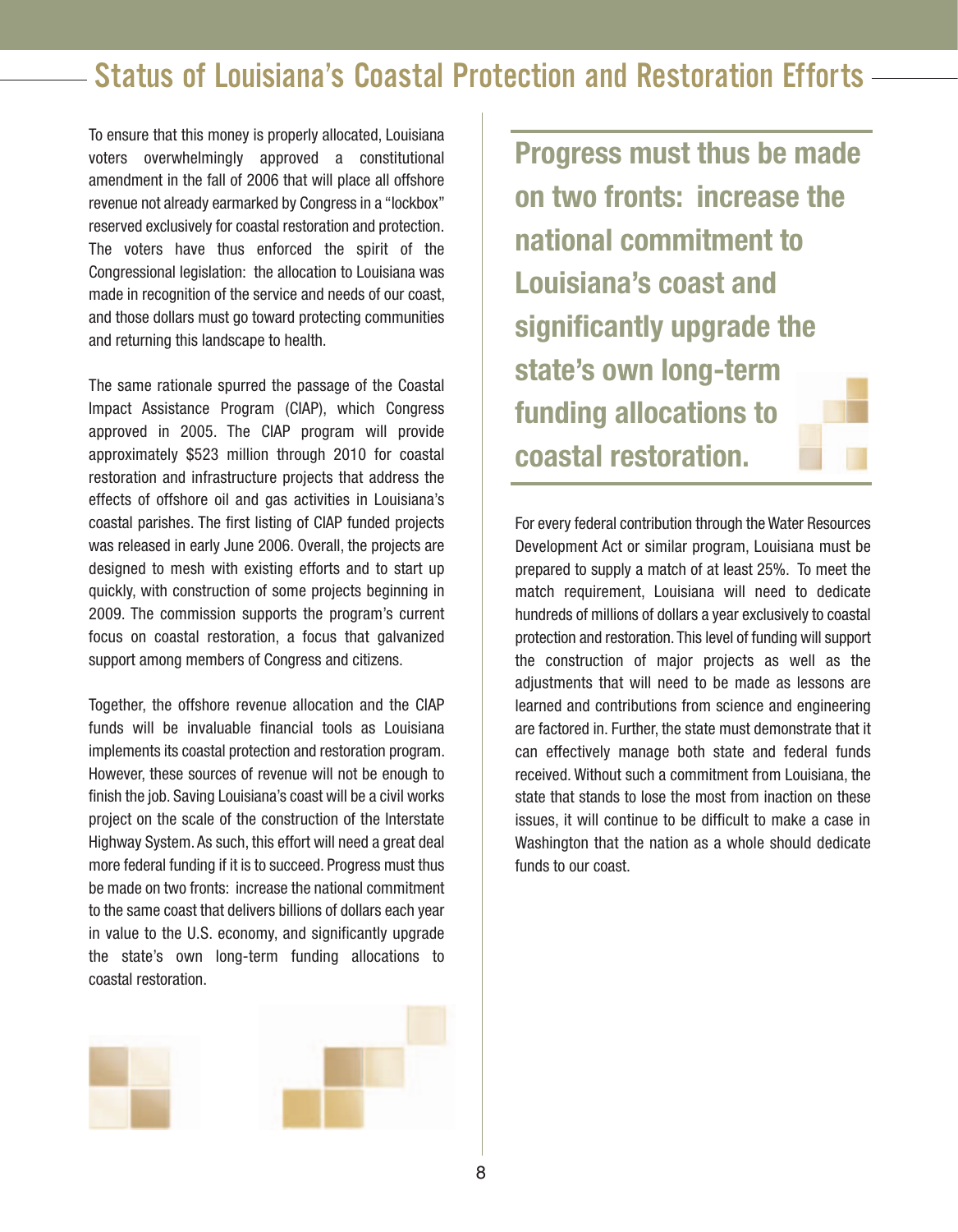## **Challenge #1: IMPROVE COORDINATION WITH FEDERAL AGENCIES**

As it ramps up its coastal protection and restoration effort, Louisiana must work with many federal agencies, all of whom have different jurisdictions over activities taking place in the region. Chief among these federal partners is the Corps of Engineers (Corps), which has been entrusted by Congress with authority for planning, designing, and building water resources and other civil works projects.

### **1. The LA CPR Plan**

Immediately after Hurricanes Katrina and Rita, Congress directed the Corps's New Orleans District to recommend ways to reduce hurricane related risks throughout Louisiana's coast. Called the Louisiana Coastal Protection and Restoration Plan (LA CPR Plan) and due for publication in December 2007, the document will present a range of coastal restoration and flood control strategies. Since this plan will cover much of the same territory as Louisiana's Master Plan, it is imperative that the two documents support similar approaches and priority projects. Without unanimity between the state and the Corps in these areas, Louisiana's efforts to present a clear vision to Congress will be undercut, and momentum for moving the coastal program forward will be seriously impaired.

Given the need to speak with one voice at this critical juncture, it is fortunate that the collaboration between the state and the Corps is being more fully activated. Staff members from the state Departments of Natural Resources and Transportation and Development are working with the Corp's planning team in a support capacity, and a structure for state oversight of the Corps effort has been created. In addition the Corps has indicated its willingness to accord the state the role of full partner in the LA CPR Plan's development. But doing so is an enormous challenge, one that requires both the Corps and state to create new ways of working together. The state will continue to need indepth and timely status reports on the plan as it is being developed. In addition, when there is a divergence of opinion as to how a particular aspect of the plan should be

presented, state personnel must be able to work with the Corp's leadership to resolve the issue. The commission hopes that the state's leaders will receive the information and access they need to appropriately participate in the Corp's efforts, so that the LA CPR Plan will represent an accurate assessment of the state's best options.

### **2. Expanding Louisiana's partnership with the Corps**

The Master Plan represents an important step toward intensifying Louisiana's commitment to restoring and protecting the coast. But as it pursues this course of action, the state must also necessarily expand its relationship with the federal agency authorized to construct many of the Master Plan's provisions—the Corps of Engineers. To this end, Louisiana must build its own scientific and managerial capacity (see Challenge #3 below), so that the state can continue to lead the process in a credible and competent manner. In addition, the state must establish regular meetings with decision makers at Corps Headquarters as well as the office of the Assistant Secretary of the Army. The Corps personnel at these levels set the agenda for the division and district offices, and they need to hear the state's assessments of how the process is unfolding. Without this direct line of communication with Corps leaders, it is unlikely that the state-Corps partnership will proceed as effectively as it otherwise could.

#### **3. Other federal partnerships**

The state must also augment its relationships with the many federal agencies whose missions may be affected by Louisiana's new coastal restoration and flood protection measures. In order to avoid running afoul of federal agencies' mandates, the state must identify potential areas of conflict in advance. The state must then meet with relevant points of contact at each agency to discuss how the projects can best be managed for mutual gain. Such conversations would have the added benefit of further developing crucial relationships between the state and its federal partners. As the state articulates its plans and needs as well as its willingness to act preemptively to forestall problems, Louisiana will gain allies and increase opportunities for institutional support.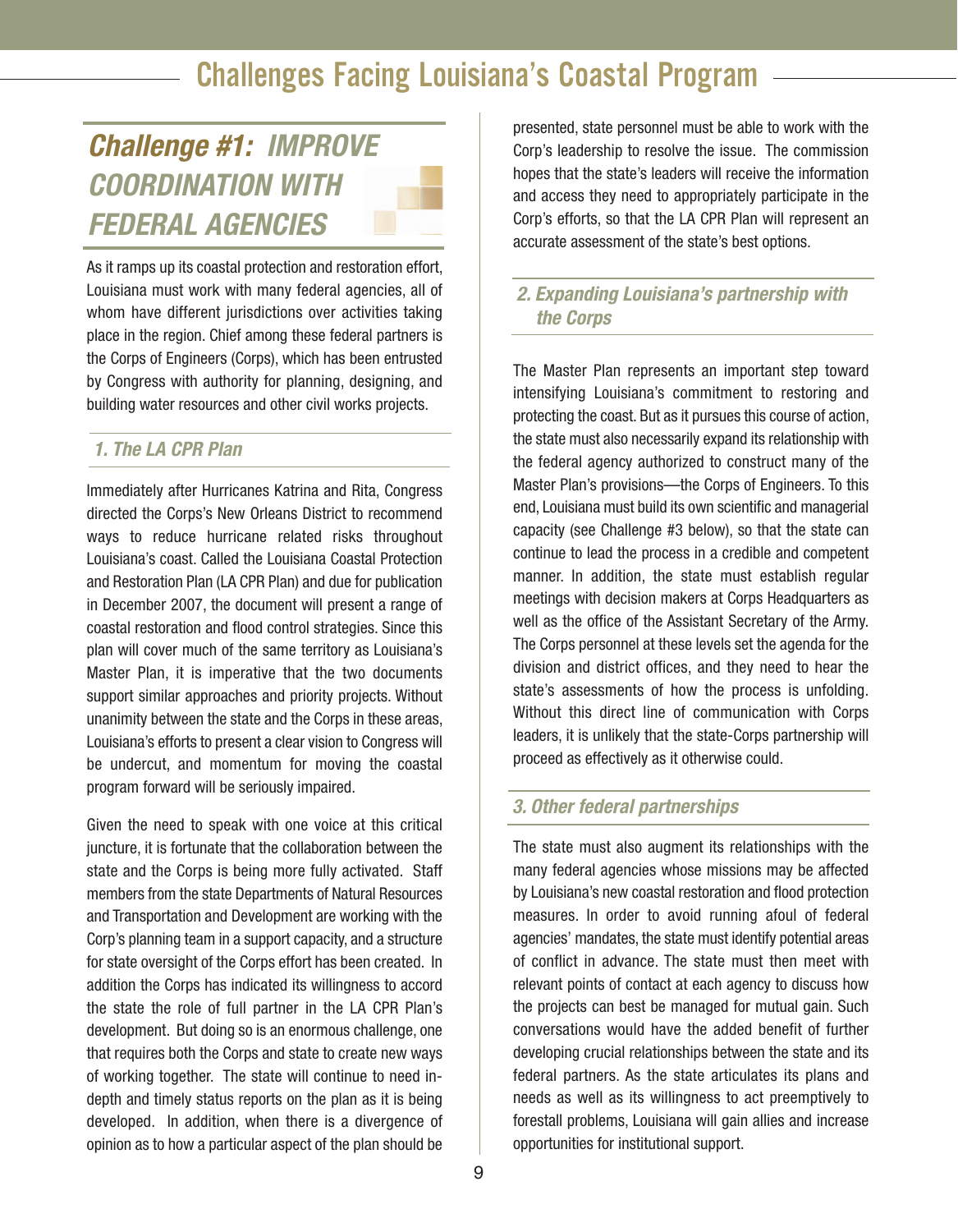## **Challenge #2: BROADEN THE "FAST TRACK" CONCEPT**

It has become a truism that Louisiana cannot tolerate a business as usual attitude, either within state government itself, or among the many federal partners that will work with us to bring the coastal program to fruition. Along these lines, the need to fast track federal action has begun to generate increased debate. The problem lies not with regulations requiring rigorous planning, technical oversight, or public review, but with the procedures that govern authorizing, appropriating funds for, and budgeting for projects.

Today, the main vehicle for authorizing coastal restoration and protection measures is the Water Resources Development Act (WRDA). It has been seven years since Congress passed a WRDA bill, a delay that has kept many crucial projects for Louisiana frozen at the concept stage. Should a WRDA bill be approved this year, legislation has been proposed to fast track projects. However, WRDA itself does not provide funding. Dollars are only disbursed in the appropriation and budgeting stages, during which projects encounter further delays. Even after a particular project has been authorized through WRDA or any other act, the Executive Branch and Congress must grant additional approvals as the project moves through the various phases of planning, design, and construction. At best, this requirement can add months or years to a project's total construction time. At worst, worthwhile projects are sidelined due to the vagaries of the political process.

The need to overhaul federal methods for authorizing, appropriating, and budgeting goes beyond WRDA and its effects on Louisiana. Florida, California, Maryland, the Great Lakes states—all are attempting to implement major restoration and/or flood protection initiatives, and all are struggling with the same unwieldy federal procedures. This situation is untenable given the need for all of these states to act quickly to save their respective ecosystems.

The scale of the problem precludes a quick legislative fix. In addition, Louisiana citizens cannot depend on Congress

to change the rules just for us. Instead, Louisiana should be one of a coalition of states that presses for modifications in the way the federal government allocates resources for major ecosystem initiatives. These modifications would expedite the process while retaining safeguards for full public disclosure and the appropriate use of taxpayer dollars. Such a coalition is increasingly being discussed among stakeholders within Louisiana and other affected states. The commission encourages state leaders to support this dialogue.

## **Challenge #3: INCREASE SCIENTIFIC AND MANAGERIAL CAPACITY**

Calls for increased state capacity are a regular feature of the commission's annual report, and recent events make this issue particularly germane. A suite of actions like the one outlined in the Master Plan cannot be achieved without significantly upgraded staff and managerial structures at the state level. Indeed, Louisiana has little chance of attracting the federal funding it needs to implement the Master Plan unless our state demonstrates that these upgrades are being made.

#### **1. Improving managerial capacity**

The ongoing discussions among the Governor's Office, DNR, and DOTD mentioned above (see page 7) represent important progress toward establishing a state structure for managing a multi-billion dollar program over successive decades. Such a structure must be able to coordinate the activities of different agencies in ways that build public confidence in the state's use of time and resources. Credibility will always be an issue for a state that is receiving large infusions of federal dollars, and the hurricane recovery funding flowing to our state has already made Louisiana the subject of intense national scrutiny. Such scrutiny will increase as the coastal program gains traction.We must embrace the accountability that this high profile program will require and set up institutional arrangements that allow us to exceed expectations.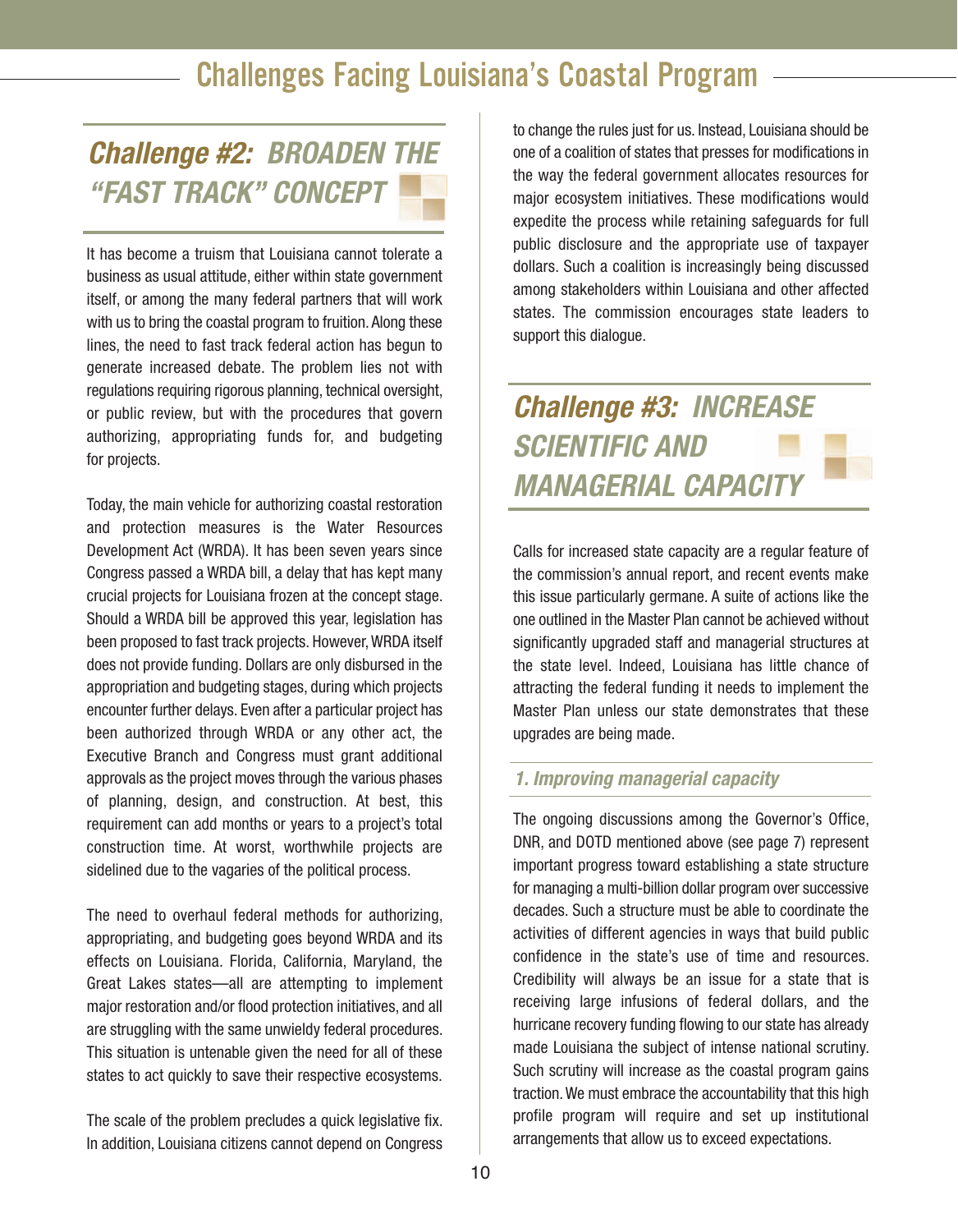#### **2. Improving scientific capacity**

**Louisiana must show that it can bring an unprecedented degree of technical quality to all decision making related to the coastal restoration and protection program.**

Now more than ever, Louisiana must show that it can bring an unprecedented degree of technical quality to all decision making related to the coastal restoration and protection program. Our efforts should be distinguished by the scientific and engineering expertise we bring to the table and by the methods we use to ensure that this expertise is rigorously applied. The Working Group for Post-Hurricane Planning for the Louisiana Coast in their report, "A New Framework for Planning the Future of Coastal Louisiana After the Hurricanes of 2005" offers important suggestions in this regard. For example, the report suggested that a Coastal Assessment Group be made part of the state's management structure. Such a group would be composed of policy experts as well as nationally recognized scientists and engineers—all of whom would be engaged at multiple levels of decision making within Louisiana's coastal program. The group would ensure that shifts in priorities and project parameters are based on the best available data and that the adaptive management process is driven by science not politics. Working in concert with the commission, the group would also identify and help resolve potential regulatory, legislative, and institutional obstacles that could hinder progress. Coordinating the input of Louisiana's many coastal scientists, as well as the many outside experts who are now monitoring Louisiana's efforts, would be another important task that the group would address.

To further support the coordination objective, the commission supports the idea of creating an Applied

Coastal Engineering and Science Program. By resolving data gaps and identifying technical advancements, the program could remove many of the scientific and engineering unknowns that keep important projects from being built. The program would coordinate with and support the LCA Science and Technology Program, which focuses exclusively on ecological and restoration issues.

These actions will enable the state to participate as a full technical partner with the Corps, leading the way when needed, and fully considering the applicability of options suggested by Corps personnel. Equally important, of course, will be the Corps's willingness to step outside traditional lines of communication to establish a give and take with the state on all technical issues under consideration.

## **Challenge #4: CONTINUE TO ENGAGE THE PUBLIC**

The hundreds of citizens who attended meetings and submitted comments as the Master Plan was being developed are to be commended for their willingness to share their ideas at a pivotal time. Similarly, the state's planning team should be recognized for rewriting many sections of the plan in response to ideas shared by citizens, local officials, and scientists. Extended debate and collaboration with the public about the Master Plan allowed an in-depth exchange of ideas, which led to a better product. The state's experience with the Master Plan demonstrates that the time is past when government agencies in Louisiana can hold perfunctory public comment periods, disregard the bulk of input received, and still expect to make decisions that are supported by the larger community.

This interaction between government and the public will only grow in importance as the state seeks to accommodate the many diverse constituencies that live and work in south Louisiana. The issues involved will affect people's homes and livelihoods; for example, will a given community receive levee protection? If so, what level is called for? Which areas will remain available for certain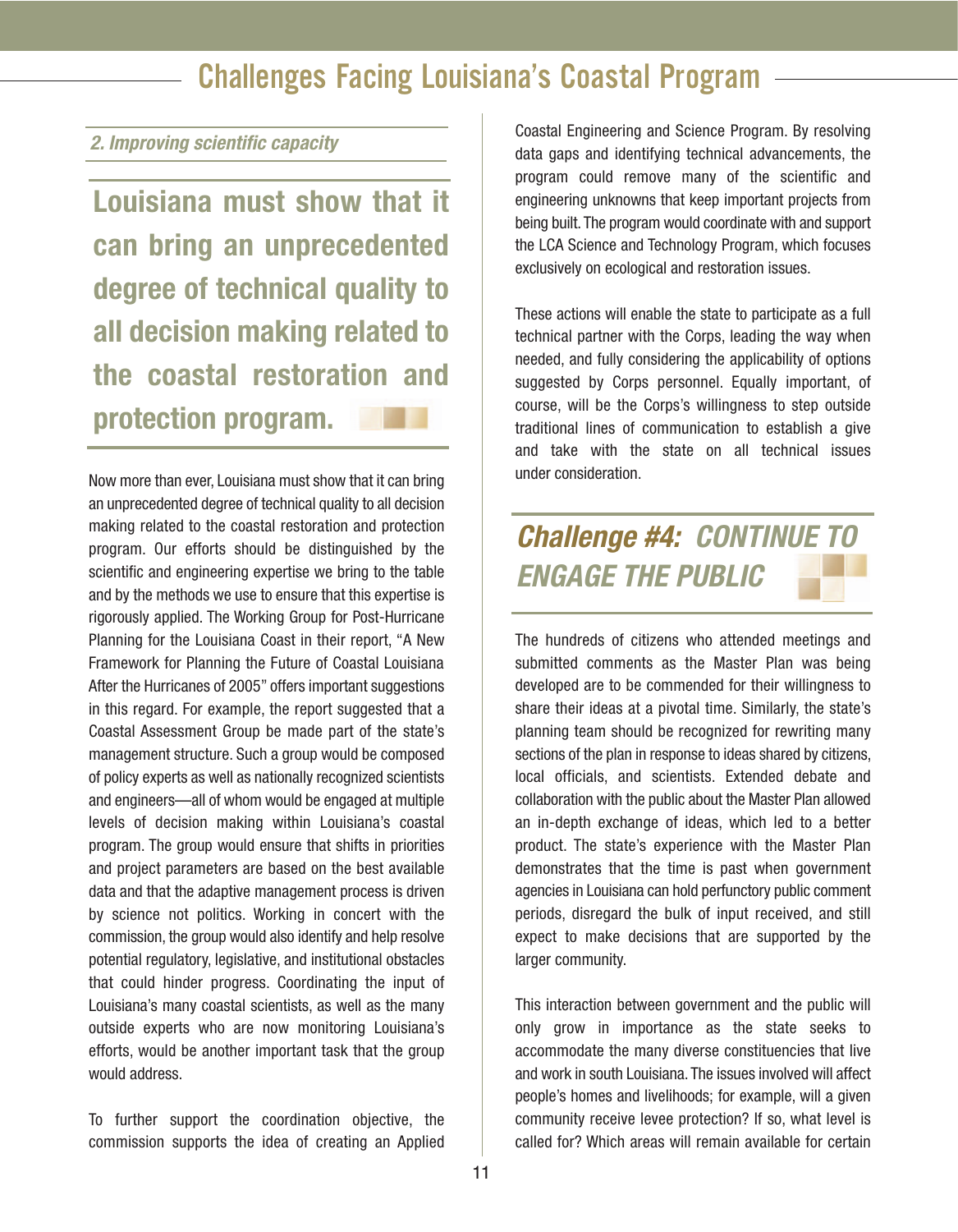kinds of commercial fishing, and which areas will experience shifts in fish habitats? Which areas will remain off limits for development? These kinds of questions can only be answered equitably if citizens, policy makers, local officials, scientists, and engineers are all engaged in weighing the tradeoffs and crafting solutions. The commission looks forward to seeing an expanded role for citizen and stakeholder input—at every stage of program decision making.

**Challenge #5: PROTECT THE PUBLIC TRUST**

**The court stated what most people who live and work in coastal Louisiana already know: if we do not move beyond parochial interests and consider the entire ecosystem, we risk losing it all—fisheries, habitat, communities, jobs.**

When these varied groups participate in the process, conflicts of interest will arise. Properly mediating the conflicts will require that the state and its partners be directed by the overarching desire to protect and sustain the entire ecosystem for the common good. In its 2004 decision regarding the case of Avenal v. State of Louisiana, the Louisiana Supreme Court offered some guidance in this area. The court stated that the state simply could not allow south Louisiana to wash away, and that the issue in this particular case, the displacement of certain oyster beds, had to be tolerated under the doctrine of public trust if the state was to meet its larger aim of restoring the coast. The

court stated what most people who live and work in coastal Louisiana already know: if we do not move beyond parochial interests and consider the entire ecosystem, we risk losing it all—fisheries, habitat, communities, jobs. As is now widely recognized, the need to protect the public good is not just a matter of sound governance in Louisiana, it is a prerequisite for survival.

This does not mean, however, that the state should run roughshod over individual rights as its implements its coastal program. On the contrary, the impacts of future restoration and protection projects must be planned for and mitigated whenever possible, with affected citizens given the time and information they need to adjust. The need to engage citizens in these kinds of discussions highlights the importance of establishing mechanisms for ongoing and substantive public involvement.